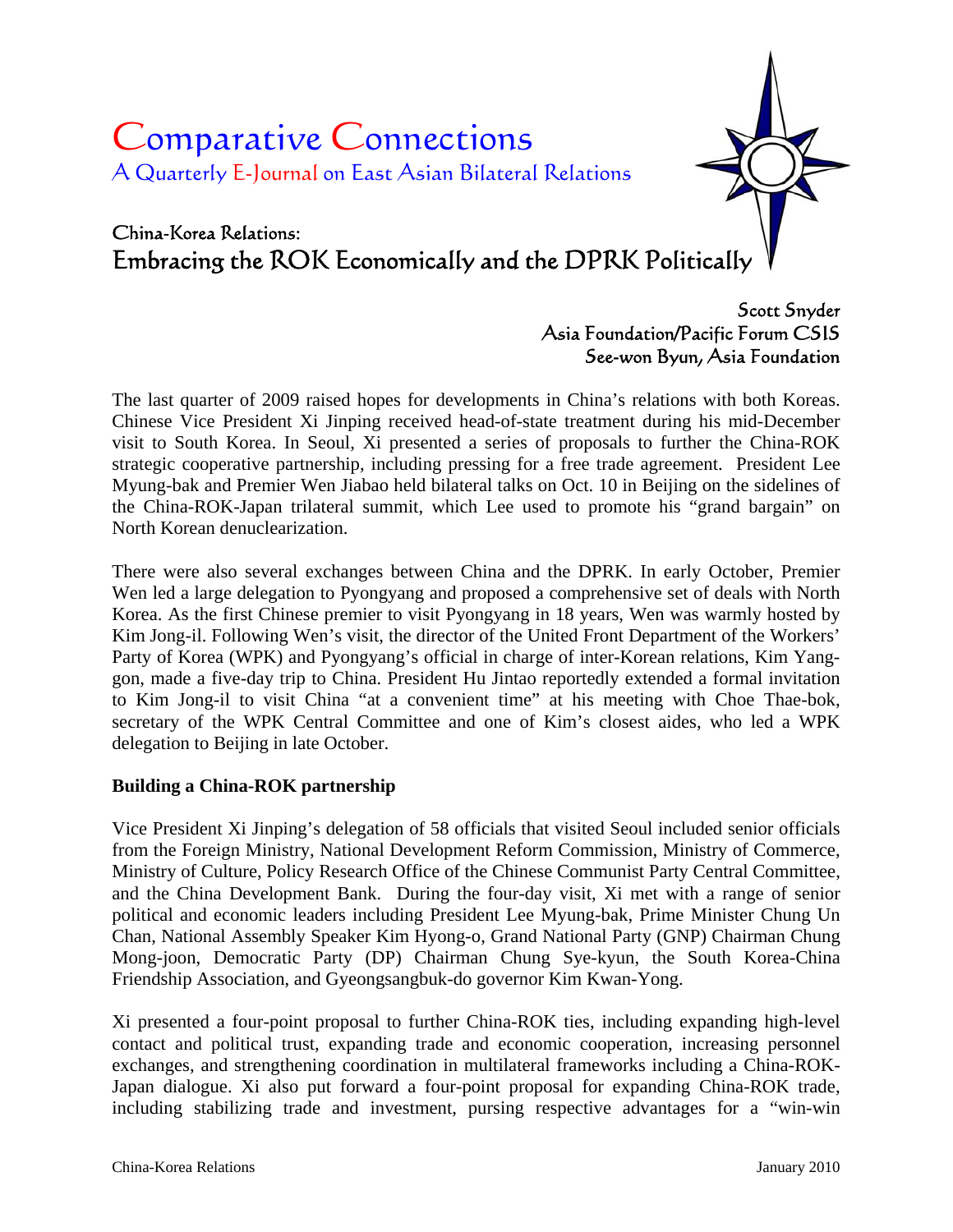outcome," strengthening international trade cooperation, and strengthening cooperation on a lowcarbon economy.

South Korean experts noted that the purpose of Xi's visit, which was part of his official Asian tour to Japan, South Korea, Myanmar, and Cambodia, was not to discuss substantive technical issues in the China-ROK relationship but to boost his diplomatic profile and experience as the presumed next leader of China. While Xi addressed a wide range of topics including current concerns of North Korean denuclearization, bilateral trade, and climate change, he did not stray from China's existing positions on the issues.

Although the visit was primarily symbolic, Xi's red carpet treatment underscored the importance South Korea attaches to its relationship with a China whose role and influence in regional affairs is likely to continue to grow. The appointment of Yu Woo-ik, the former presidential chief of staff and one of President Lee's closest aides, as the new ROK ambassador to China signals the growing importance Seoul is attaching to Beijing. In his Dec. 28 arrival speech at the ROK Embassy in Beijing, Yu noted that China will "play a leading role" in shaping the political and economic situation in Northeast Asia in the  $21<sup>st</sup>$  century. Yu had earlier indicated that while businesses have led progress in China-ROK relations to date, "now the government needs to play a role for improving our ties."

Recent China-ROK bilateral diplomacy reflects movement toward the strategic cooperative partnership forged between Presidents Lee and Hu in 2008. On the sidelines of the China-ROK-Japan summit in Beijing in October, Lee and Premier Wen Jiabao signed an economic cooperation agreement that aims to double annual bilateral trade to \$300 billion by 2015 from the current \$145 billion and agreed to strengthen cooperation on other bilateral and global efforts such as the upcoming China-ROK trade expositions and the G20 summit Seoul is hosting in 2010. At the trilateral summit, President Lee promoted his "grand bargain," which calls for "onestep denuclearization" in return for massive incentives (referred to by China as the "great exchange") for North Korea. Lee also declared that "now is a good time for North Korea to give up its nuclear ambitions."

#### **China-DPRK relations in the aftermath of Wen Jiabao's Pyongyang trip**

High-level China-DPRK exchanges marked the  $60<sup>th</sup>$  anniversary of diplomatic ties despite UN sanctions against North Korea for its missile and nuclear tests earlier this year. Premier Wen Jiabao's visit to Pyongyang in early October was the high point in those commemorations. *KCNA* reported that Chairman Kim Jong-il personally greeted Wen at Sunan airport upon his arrival on Oct. 4 and that he accompanied Wen in several public appearances.

China has highlighted Wen's success in securing Kim's promise of a "conditional return" to Six-Party Talks pending progress in direct negotiations with Washington, although Kim's remarks made clear the North's interest in direct US-DPRK dialogue rather than Six-Party Talks. The fact that Wen did not gain any additional movement by Kim compared to what North Korea had already committed to during Dai Bingguo's visit the previous month raises questions about Chinese influence in Pyongyang, especially in light of rumors that Wen's visit to Pyongyang was in question over the issue.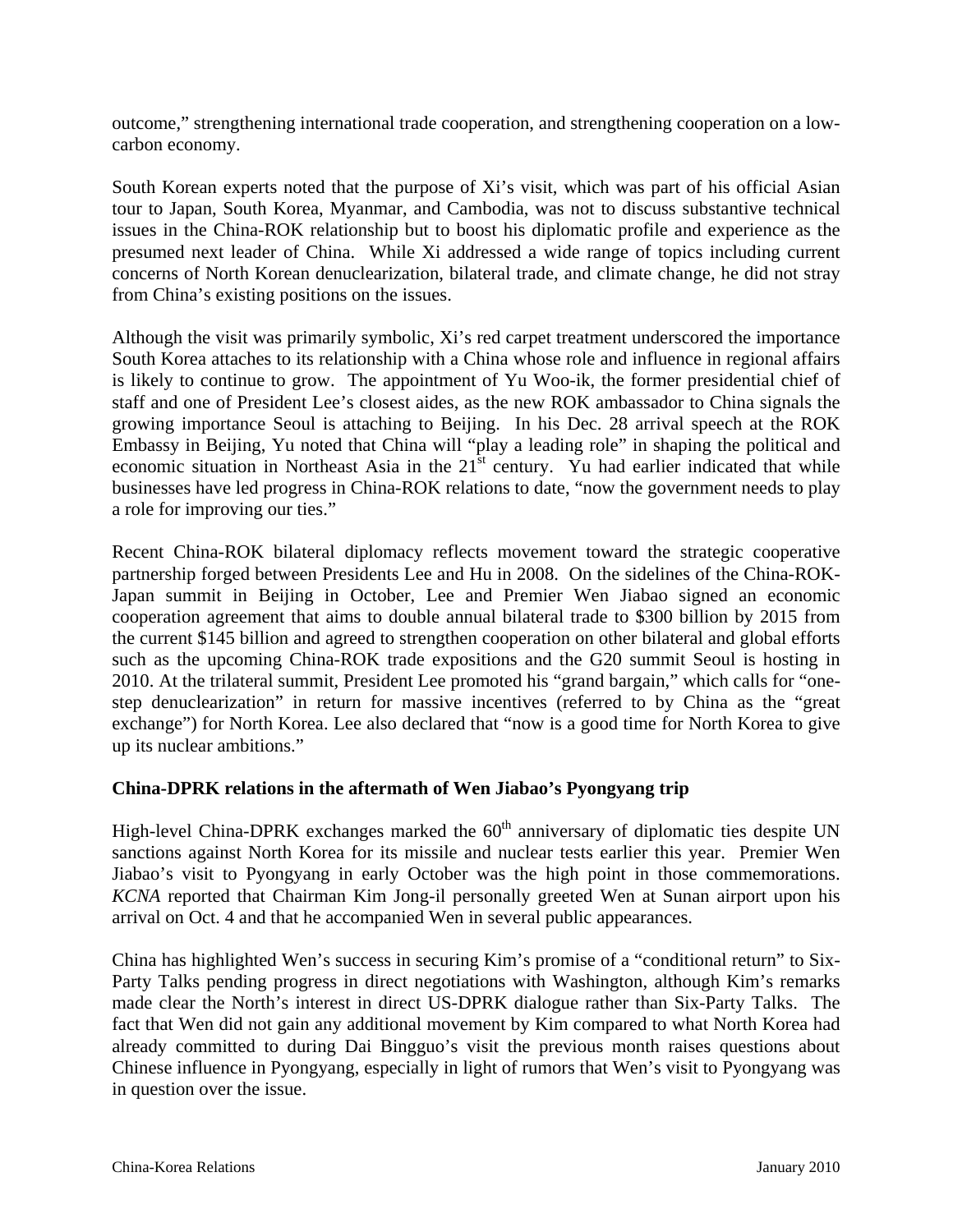South Korea seems concerned that Beijing's package of bilateral economic cooperation deals in trade, tourism, the software industry, and almost \$20 million in aid made during Wen's visit may hinder the implementation of UN Security Council (UNSC) sanctions. Some Chinese observers suggest that North Korea's unusual reception for Premier Wen was based on its calculations of economic need. They also point out that Wen's package did not promise any significant renewed aid or economic rewards, especially since China also has an interest in encouraging North Korea to undertake economic reforms.

According to the *Chosun Ilbo*, despite the lack of progress on the nuclear issue, one highlight of the Kim-Wen meeting was a secret agreement to restore intelligence ties and strengthen defense cooperation against South Korea, the US, and Japan through cooperation between traditional intelligence agencies including the DPRK External Liaison Department and Operational Department. Pyongyang reportedly asked China to share intelligence on defectors and anti-DPRK activities in China while China asked for the North's cooperation in fighting drugtrafficking and currency-counterfeiting. The head of North Korea's Public Security Bureau, Ju Sang-song, paid a visit to Beijing in the weeks following Wen's visit, giving some credence to this speculation.

Premier Wen's visit sparked heated debate on popular online forums in China that demonstrated a growing divide in Chinese public opinion on relations with North Korea. While some users expressed clear support for the official party line, referring to North Korea as "our socialist companion" and indicating that "when the whole world is isolating them, our premier is there to give them hope," others called the North "a gangster country" that "doesn't deserve our help," noting the threat of North Korean nuclear weapons to China and the world.

*Rodong Sinmun* at the end of December noted that the China-DPRK friendship "entered a higher level" in the "Friendship Year" of 2009, during which the two countries held more than 40 events and exchanged more than 120 delegations. North Korean state media has highlighted efforts to advance bilateral defense ties to bolster the China-DPRK military alliance, but has avoided discussion of the nuclear issue. As President Obama began his Asian tour aimed to strengthen cooperation on North Korean denuclearization, a military delegation led by Gen. Kim Kong-gak and the first vice director of the General Political Bureau of the Korean People's Army visited China. In Pyongyang on Nov. 24, Chinese Defense Minister Liang Guanglie held talks with Kim Yong-chun, minister of the DPRK People's Armed Forces and vice chairman of the National Defense Commission, as part of his three-nation tour to North Korea, Japan, and Thailand. Liang claimed that "the Sino-Korea friendship sealed in blood will last forever" and pointed to "the Korean people's deep emotional attachment of friendship toward the Chinese people." In early November, a DPRK Air Force delegation led by Maj. Gen. Kim Kwang-su met senior Chinese military officials in Beijing to discuss bilateral exchanges on the sidelines of the multilateral "Air Force Peace and Development Forum" that convened top officials from 34 countries including ROK Air Force Chief of Staff Gen. Lee Kye-hoon as part of the celebration of the 60<sup>th</sup> anniversary of the People's Liberation Army (PLA) Air Force.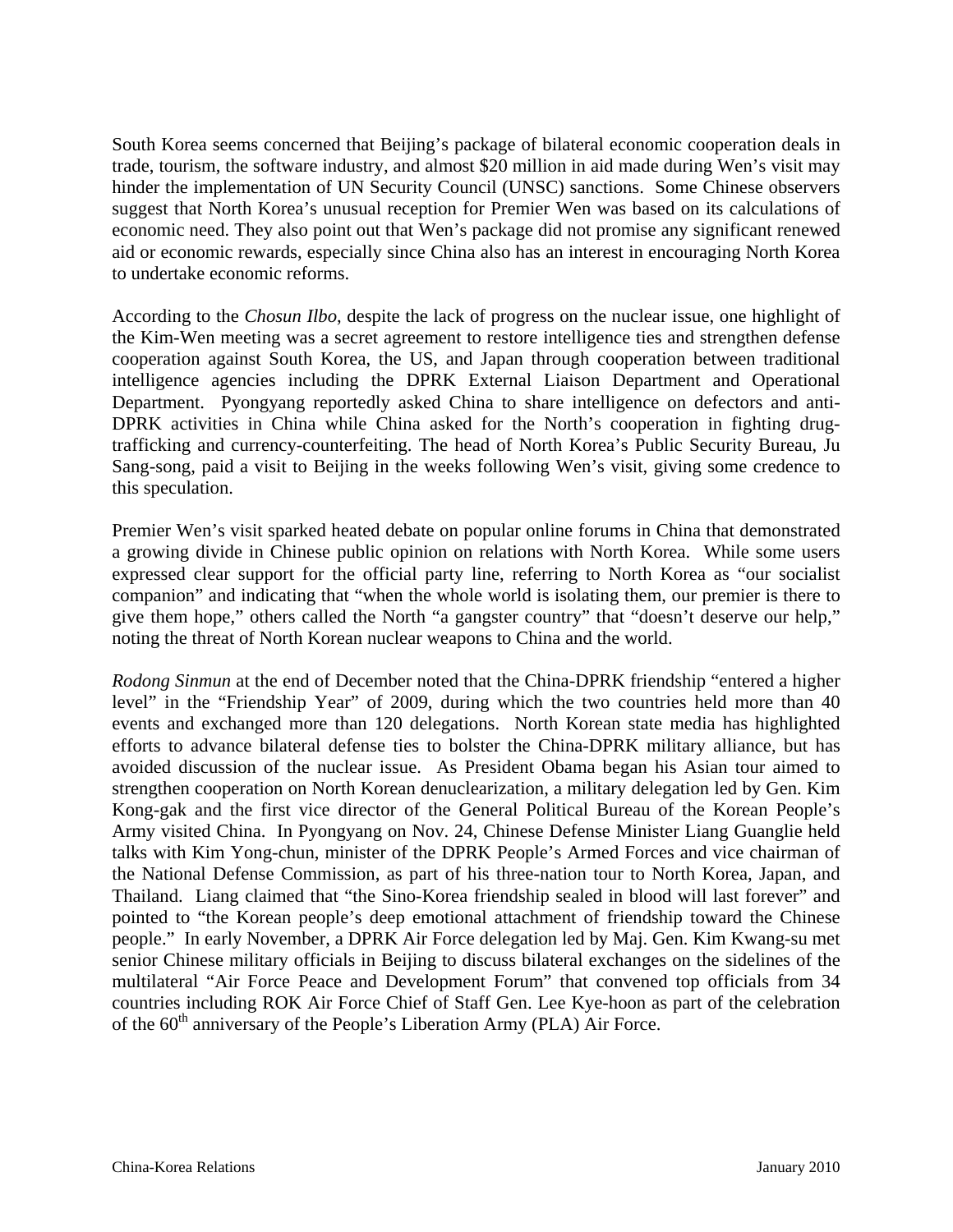#### **China's economic engagement with UN-sanctioned North Korea**

In response to questions that Chinese aid to North Korea may undermine international efforts to enforce UNSC Resolution 1874, Chinese Ambassador to South Korea Cheng Yonghua has indicated that China separates "normal economic cooperation with North Korea" and "the contents of the UN resolution" while also noting that as a standing UNSC member China "has a heavy responsibility for the implementation of the UN resolution." Many US experts do not expect Beijing to alter its strategy of economic cooperation with North Korea despite global concerns about the North's nuclear program, given recent long-term bilateral economic deals that are not linked to progress in denuclearization.

Concerns about the likely trend of Chinese influence as North Korea's biggest trading partner have heightened since October when the Chinese Customs Administration apparently stopped publishing official trade statistics on North Korea. This move has fueled speculation that Beijing will attempt to obscure data about the bilateral economic relationship with North Korea while UN sanctions are in effect. The latest official Chinese data indicate China-DPRK trade grew 40 percent between 2007 and 2008, reaching \$2.8 billion in 2008. *KCNA* reported that People's Security Minister Ju Sang-song and Chinese counterpart Meng Jianzhu signed an agreement on Dec. 17 "on the offer of aid materials," but did not specify the details.

One issue that has drawn attention in South Korea is China's influence over North Korea's vast mineral resources. An ROK Unification Ministry report in October indicated that since the inauguration of the Lee administration and suspension of inter-Korean projects, China has replaced South Korea as the major investor in North Korea's mining industry, where the estimated \$5.94 trillion worth of mineral reserves is believed to be one of the largest in the world. According to the Korea Trade-Investment Promotion Agency, 41 percent of the \$1.13 billion in total North Korean exports in 2008 were sales of mineral resources. Mineral exports to China increased over 13-fold from \$15 million in 2003 to \$213 million in 2008, apparently driving the increase in North Korea's total foreign trade in 2008 to its highest level since 1990.

South Korean media reports in early November indicated that the DPRK military has taken over state-owned trading companies that promote natural resource exports to China. Analysts have suggested that the Korean Peoples Army (KPA) has taken precedence over other ministries as well as the party to control hard currency-earning exports. The KPA has reportedly turned to China as a source of foreign currency given the decline in arms sales since the imposition of UN sanctions in 2006 and again in 2009. Despite suggestions that Chinese plans to cultivate the North as its "natural resource base," the extent of Chinese influence over North Korean resources is debatable. Other reports have suggested that North Korea is withdrawing from Chinese mining investments due to reluctance of DPRK leaders to accept excessive Chinese influence in North Korea. The military is believed to be suspicious of the broader security implications of opening mineral resources to foreign investment while Chinese investors in the North's mining industry complain of unpredictable regulations and an erratic power supply. Many analysts still argue that due to its lack of infrastructure and capital, North Korea will be unable to fully free itself from dependence on China as it tries to develop its mineral industry.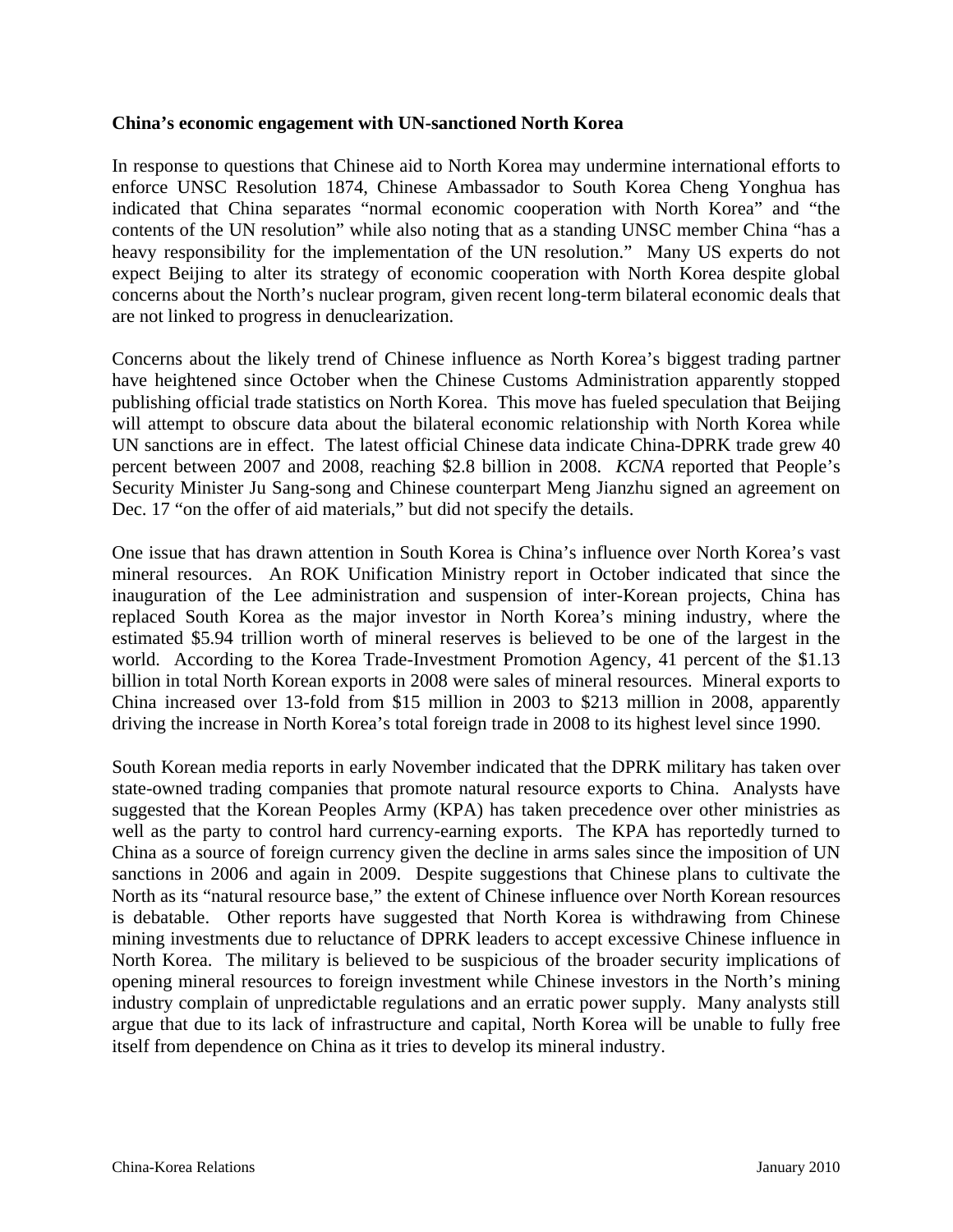Another area of interest in China-DPRK economic cooperation is the growth of special development zones along the border as part of China's strategy to boost bilateral and regional trade, and revive the economies of its northeast provinces. One example is the Tonghua-Dandong Economic Zone, which will reportedly include most of the western half of the China-DPRK border as a joint agreement between Dandong in Liaoning Province, through which almost 60 percent of China's trade with the North passes, and Tonghua in Jilin Province. The construction of a cross-border bridge over the Yalu River, reportedly discussed during Wen Jiabao's October trip to Pyongyang, is believed to support such projects. The zone is among new development areas in northeast China that extend to the DPRK border and account for a significant portion of provincial economic output. In November, China also launched the Changchun-Jilin-Tumen pilot zone in the Tumen River delta to promote cross-border economic cooperation in Northeast Asia.

#### **High expectations for China-ROK trade**

Rebounding South Korean economic growth has boosted prospects for China-ROK trade, especially in light of bilateral promotional efforts including the Shanghai Expo and Visit China Year in 2010 and Yeosu Expo and Visit Korea Year in 2012. International Monetary Fund data in October showed that the South Korean economy has made the fastest recovery among G20 countries, resulting in an upward revision in its growth outlook. A Nomura Securities report in December forecasted 5.5 percent growth for the economy in 2010, 0.5 percent higher than official estimates based on expectations of continued depreciation of the Korean *won* and Chinese economic growth. The ROK Ministry of Knowledge Economy (MKE) has announced a target of 12.5 percent average annual growth of exports over the next six years. South Korean exports are projected to reach \$410 billion in 2010 compared to \$393 billion in 2009.

In a December policy report to President Lee, the MKE is targeting large, emerging markets including China, as part of a strategy to bring total foreign trade to \$1.3 trillion and to make South Korea the world's  $8<sup>th</sup>$  largest trading nation by 2014. The ministry forecasts that China will grow by an average 8.2 percent between 2008 and 2020. South Korean producers have also made favorable projections for China. Leading construction equipment maker Doosan Infracore Co. has forecasted that excavator sales in China, estimated to reach over 14,000 units for the whole of 2009, will increase by up to 20 percent in 2010, with total construction equipment sales likely to increase by 33 percent to reach \$1.7 billion. China is Doosan's biggest foreign market, accounting for over 25 percent of total excavator sales, and Doosan Infracore China Co. (DICC)'s plant in Yantai, Northeast China, can produce 17,500 excavators annually.

The Shanghai World Expo will be held in 2010, to be followed by the Yeosu 2012 World Expo. China and South Korea have anticipated that these two events will be important vehicles for promoting trade and cultural ties since the two cities signed a four-year cooperation agreement. At a November meeting in Kunming to discuss the two events, ROK Culture Minister Yu Inchon and Chinese counterpart Shao Qiwei agreed to simplify immigration requirements, exchange tourism delegations, and reopen a bilateral tourism promotion council that was disbanded in 2002. The ministerial meeting is one of several agreements from the August 2008 summit between Presidents Lee and Hu. Seoul is now pushing for a visa waiver agreement with Beijing to attract Chinese tourists.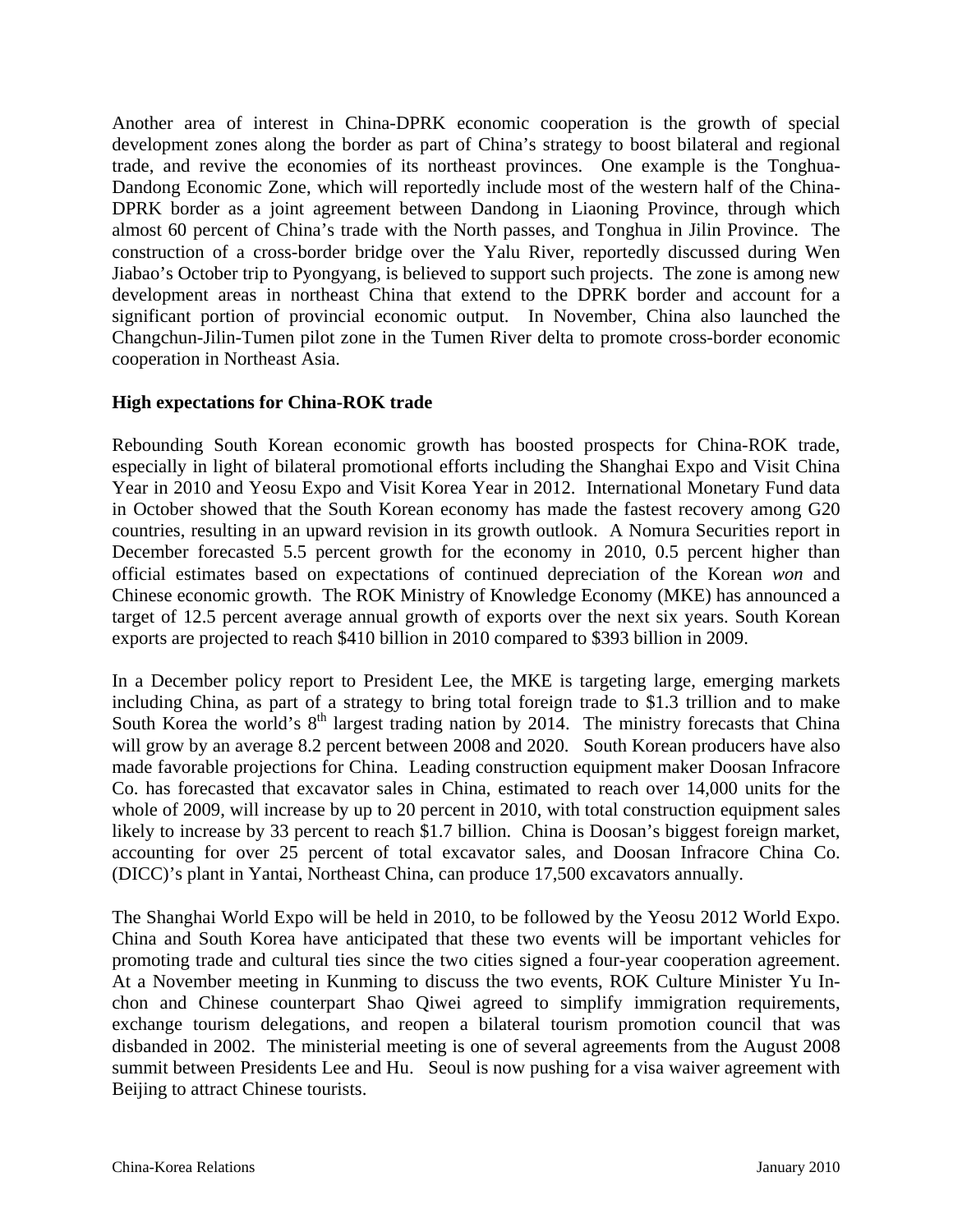Vice President Xi Jinping's December visit to South Korea highlighted China's renewed pursuit of FTA talks with Seoul. Xi noted at his meeting with President Lee that bilateral trade would double by 2013 with the signing of an FTA, which "coincides with both countries' interests." Officials from both sides appear to support the idea of a free trade deal. High-level officials at a November conference of the China-South Korea Investment Cooperative Committee indicated that trade cooperation would be focused on a range of sectors including not only manufacturing, which accounted for 70 percent of South Korean investment in China in 2008, but also such new industries as green energy and high technology. Accelerated efforts to pursue an FTA strategy are expected to counter the recent downturn in China-ROK trade during the global crisis, which has set back the goal of achieving a bilateral trade volume of \$200 billion by 2010.

There is some concern in South Korea that China's aggressive pursuit of FTAs in the region, including with Taiwan, ASEAN, Australia, and trilaterally with South Korea and Japan, is driven by economic and strategic goals of leading a China-centered "Asian community." Other experts like Korea Institute for International Economic Policy China specialist Yang Pyoung-seob suggest that China's renewed interest in FTA talks with South Korea is primarily an indication of Chinese recovery from the financial crisis. China-based South Korean companies have expressed concern about South Korea being left out of China's pursuit of Asian FTAs, arguing that an FTA is urgently needed if Korean companies are to survive in the Chinese market. However, some Korean analysts suggest that FTA negotiations will likely face challenges as China is now paying more attention to economic interests as well as existing strategic considerations of using a China-ROK FTA as a counterweight to the US-ROK alliance. The Chinese Ministry of Commerce has warned that China's 2010 trade outlook is shadowed by rising competition and protectionism, noting that the number of investigations launched against Chinese products and the money involved reached record high levels as of the end of November.

China-ROK FTA talks have stalled since 2007 due to concerns from South Korean industries as well as the US that a closer China-South Korean trade relationship would undermine US interests. In a Nov. 24 *China Daily* article, Lu Jianren of the Chinese Academy of Social Sciences argued that, despite opposition from Chinese industries including the auto, chemicals, and steel industries in particular, "South Korea should be blamed for the stagnancy of a free trade agreement … Official negotiations on such a deal cannot start until the nation eases off negative factors rising domestically and beyond." Still, South Koreans see Xi Jinping's interest in FTA talks in Seoul as significant given that he is being touted as China's next president. A Dec. 15 op-ed in the *JoongAng Daily* argued that progress in China-ROK trade talks will likely boost Seoul's pending bilateral trade talks with Japan and other potential regional initiatives such as a China-ROK-Japan FTA and the East Asian Community.

#### **Conclusion: Changing regional and global dynamics**

Current efforts to advance the China-ROK partnership may be challenged by potential conflicts of interest, especially as major domestic transitions unfold in the region. According to Shen Shishun of the China Institute of International Studies, Northeast Asian cooperation still lags behind Southeast Asia "largely out of political reasons … China, Japan and South Korea should seize the opportunity when the current Japanese ruling party is prone to Asia and is willing to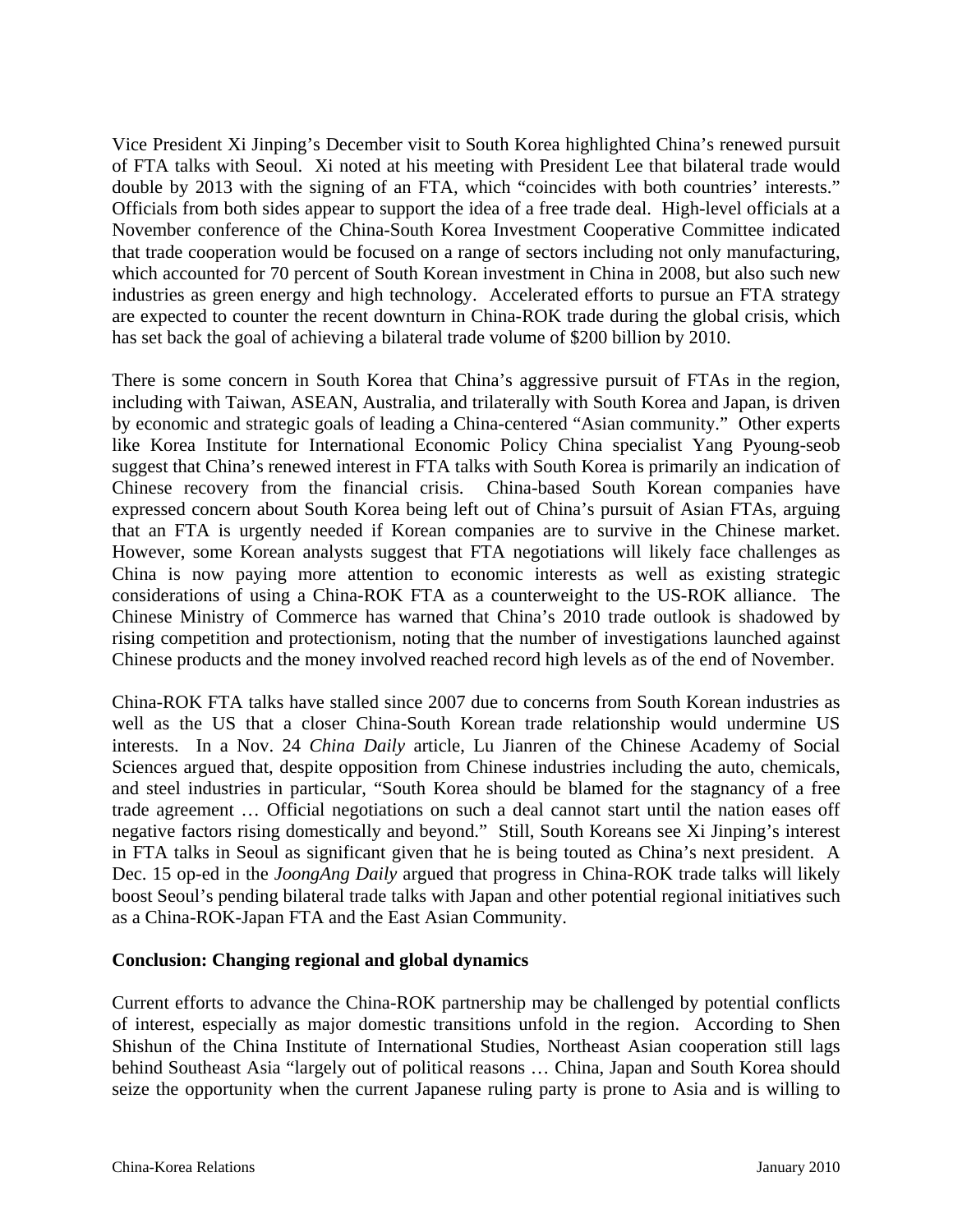force a community in East Asia." Regional leaders appear optimistic in their outlook: Xi Jinping stressed hopes to realize the Korea-China FTA and East Asian Community "in the not so distant future" and Secretary General of Japan's ruling Democratic Party Ozawa Ichiro at a lecture in Seoul noted that Northeast Asia is moving from "animosity and competition" to "amity and cooperation." But as Seoul rushed to accommodate Xi Jinping as China's heir apparent, South Korean observers wondered if China and Japan were competing to draw Korea to their side in "a new hegemonic battle in Asia," or whether South Korea was ready to meet new regional and global changes and play a new role as regional mediator or coordinator. Many South Koreans also believe that an East Asian Community cannot be realized without resolving the North Korean nuclear issue, which will require alignment of priorities with China.

China's growth and global influence has made ROK officials increasingly cautious about how to balance diplomacy between China and the US. Beijing may feel uncomfortable about Seoul's recent moves to emphasize its "comprehensive, strategic relationship" with the US, such as pledges to redeploy troops to Afghanistan upon US request. South Korean analysts stress the need for Seoul to remain in line with US-China global cooperation efforts while articulating a clear position. This coordination is especially important on North Korea given the convergence of basic interests of denuclearization, stability, and reform and opening of North Korea. After Wen Jiabao's October trip to Pyongyang, ROK Foreign Minister Yu Myung-hwan affirmed that Seoul expects China to clarify its economic plans toward the North with respect to commitments under UNSC Resolution 1874, raising the question as "a matter to be discussed between South Korea and China as well as in the US-China and Japan-China dialogue." Although Wen's visit appeared to mark renewed efforts to rebuild the bilateral relationship, the decisive factor as always remains how North Korea decides to respond.

# **Chronology of China-Korea Relations October - December 2009**

**Oct. 5, 2009:** President Hu Jintao calls for a stronger China-DPRK alliance in a message in Chinese and DPRK state media.

**Oct. 4-6, 2009:** Premier Wen Jiabao visits North Korea and meets Chairman Kim Jong-il and other senior officials.

**Oct. 9-10, 2009:** The China-Korea-Japan trilateral summit is held in Beijing. President Lee Myung-bak and Premier Wen Jiabao hold bilateral talks on the sidelines.

**Oct. 10, 2009:** ROK Trade Minister Kim Jong-hoon and Chinese counterpart Chen Deming in Beijing agree to advance efforts to sign a China-ROK free trade agreement.

**Oct. 15-20, 2009:** Kim Yang-gon, director of the Worker's Party of Korea United Front Department, visits China.

**Oct. 16, 2009:** Samsung Electronics Co. announces it will invest \$2.23 billion to build a Liquid Crystal Display (LCD) plant in Suzhou.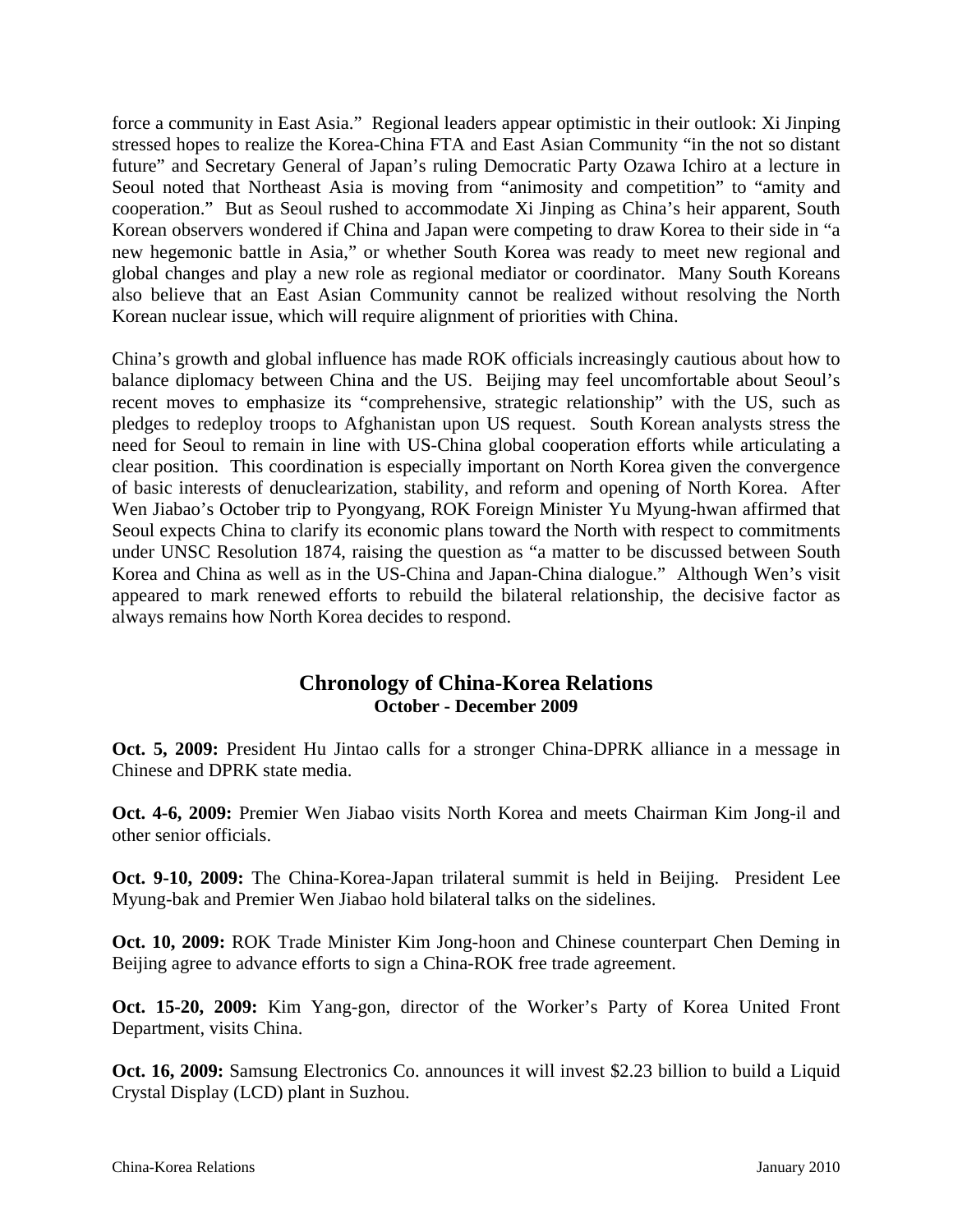**Oct. 19, 2009:** South Korea's Lotte Shopping Co. agrees to take over Chinese supermarket operator Times for up to \$630 million and buys a 72.3 percent stake in the Chinese company.

**Oct. 20, 2009:** South Korea's leading maker of power cables, LS Cable Ltd., gains approval of state-run China Nuclear Power Engineering Co. to enter China's nuclear power market.

**Oct. 21, 2009:** South Korea's Nice Investors Services Co., China's Dagong Global Credit Ratings Co., and Japan's Ratings & Investment Information Inc. agree to launch a shared regional credit rating system to better appraise Asian companies and bonds.

**Oct. 26, 2009:** China announces that it will stop releasing official trade data on North Korea.

**Oct. 27-31, 2009:** Choe Thae-bok, secretary of the DPRK's Worker's Party of Korea Central Committee, leads a delegation in Beijing to meet Chinese counterparts.

**Oct. 29-Nov. 2, 2009:** Chinese vessel *Zhenghe* carrying 365 naval cadets docks at South Korea's Jinhae port as part of its Asia trip aimed to boost regional ties.

**Nov. 3, 2009:** LG Display Co. and Guangzhou city establish a \$1.33 billion joint venture, LG Display China, and agree to invest \$4 billion in an  $8<sup>th</sup>$  generation LCD plant in Guangzhou.

**Nov. 3, 2009:** Grand National Party Secretary General Chang Kwang-keun meets Wang Jiarui, head of the Chinese Communist Party's International Liaison Department, in Beijing and urges China to cooperate on repatriating detained ROK prisoners of war.

**Nov. 3-7, 2009:** DPRK Air Force Maj. Gen. Kim Kwang-su leads a delegation to Beijing to attend  $60<sup>th</sup>$  anniversary celebrations of the Chinese Air Force and meet senior officials.

**Nov. 5-10:** ROK Air Force Chief of Staff Lee Kye-hoon visits Beijing and meets Chinese counterpart Xu Qiliang.

**Nov. 10, 2009:** The ROK Ministry for Food, Agriculture, Forestry and Fisheries and Chinese counterpart agree on a fishing quota balance of 60,000 tons each by 2013 by cutting back on fishing activities in each other's exclusive economic zones.

**Nov. 13, 2009:** Chinese authorities begin investigating the death of a North Korean consul in Shenyang whose body was discovered in late October.

**Nov. 17, 2009:** A DPRK military delegation led by Gen. Kim Jong-gak visits China.

**Nov. 18, 2009:** Officials of the ROK Ministry of Land, Transport, and Maritime Affairs meet Chinese counterparts in Beijing and agree to conduct joint research on the Arctic Ocean.

**Nov. 18-22, 2009:** ROK National Assembly Speaker Kim Hyong-o visits Beijing and meets National People's Congress Standing Committee Chairman Wu Bangguo and President Hu Jintao.